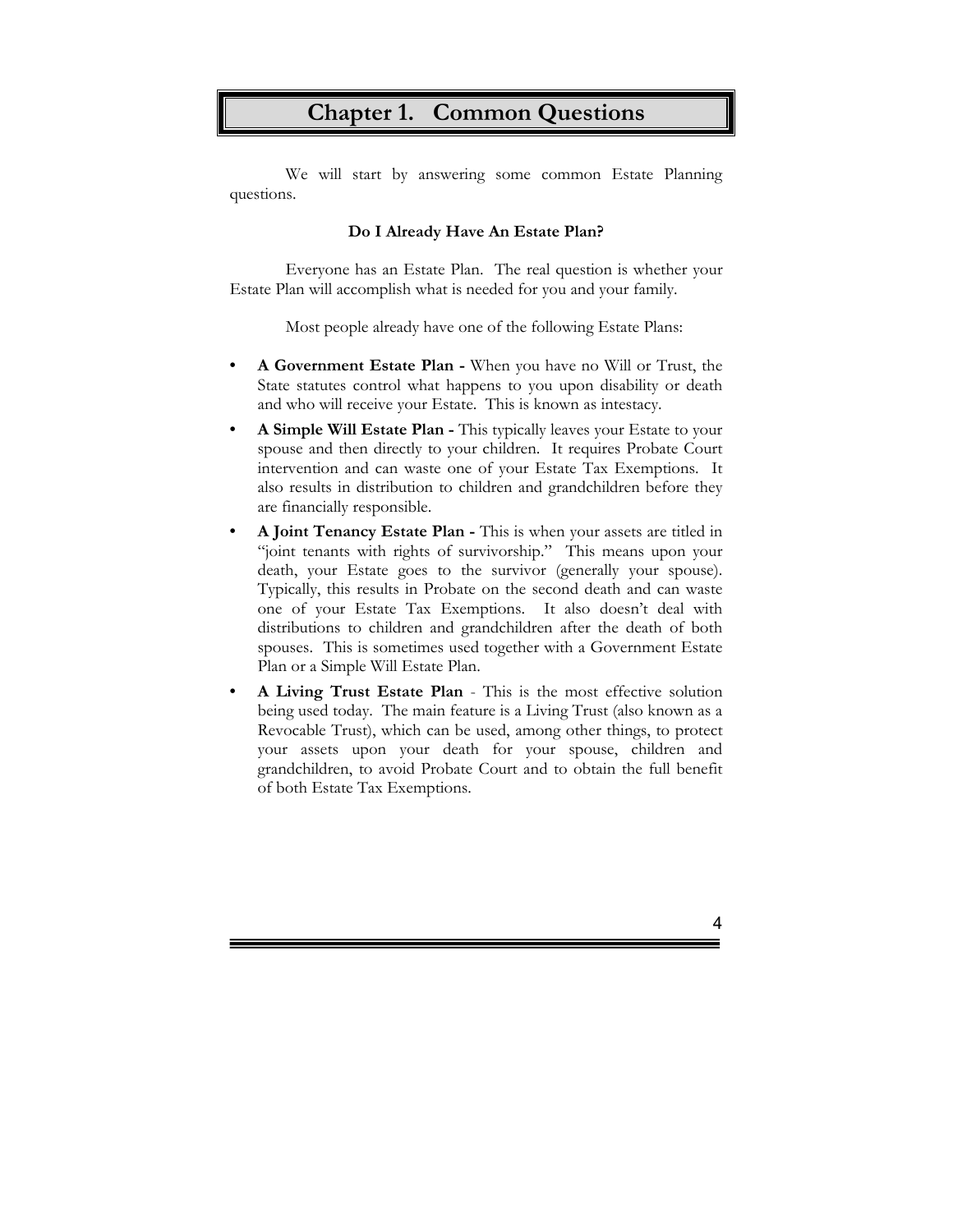#### **What Is Estate Planning?**

Estate Planning means fixing your present Estate Plan to help ensure that:

- 1. You and your spouse keep control while alive and well;
- 2. You, your spouse, your children and your grandchildren are protected if you are disabled;
- 3. You and your spouse have protected your retirement income;
- 4. Upon your death your spouse, children and grandchildren are provided for and protected;
- 5. Upon both of your deaths, your property goes to who you want, when you want and how you want; and
- 6. All of this occurs at the lowest possible tax and other cost to you and your family.

#### **Why Be Concerned With Estate Planning?**

It's up to you to have an Estate Plan that protects you, your spouse, your family and your life savings. The failure to do the correct Estate Plan can end up costing a family thousands of dollars in extra probate costs, unnecessary estate taxes, wasted exemptions, investment mismanagement, family disputes, creditor claims and/or child misspending of inheritance funds.

#### **Do I Have An Estate?**

You have an Estate if you own any property. Whether your Estate is large or small, it is your Estate. It's up to you to see that whatever amount you have worked to save can be best preserved for your spouse and your family.

#### **What's Included In My Estate?**

Your Estate includes the full fair market value of everything you own, such as your:

| Home                                  | Life Insurance         |
|---------------------------------------|------------------------|
| <b>Bank Accounts</b>                  | <b>Real Estate</b>     |
| Household Items                       | <b>Family Business</b> |
| Personal Possessions                  | Family Farm            |
| Stocks & Bonds                        | Automobiles            |
| Retirement Plans (IRAs, 401(k), etc.) | All Other Assets       |

5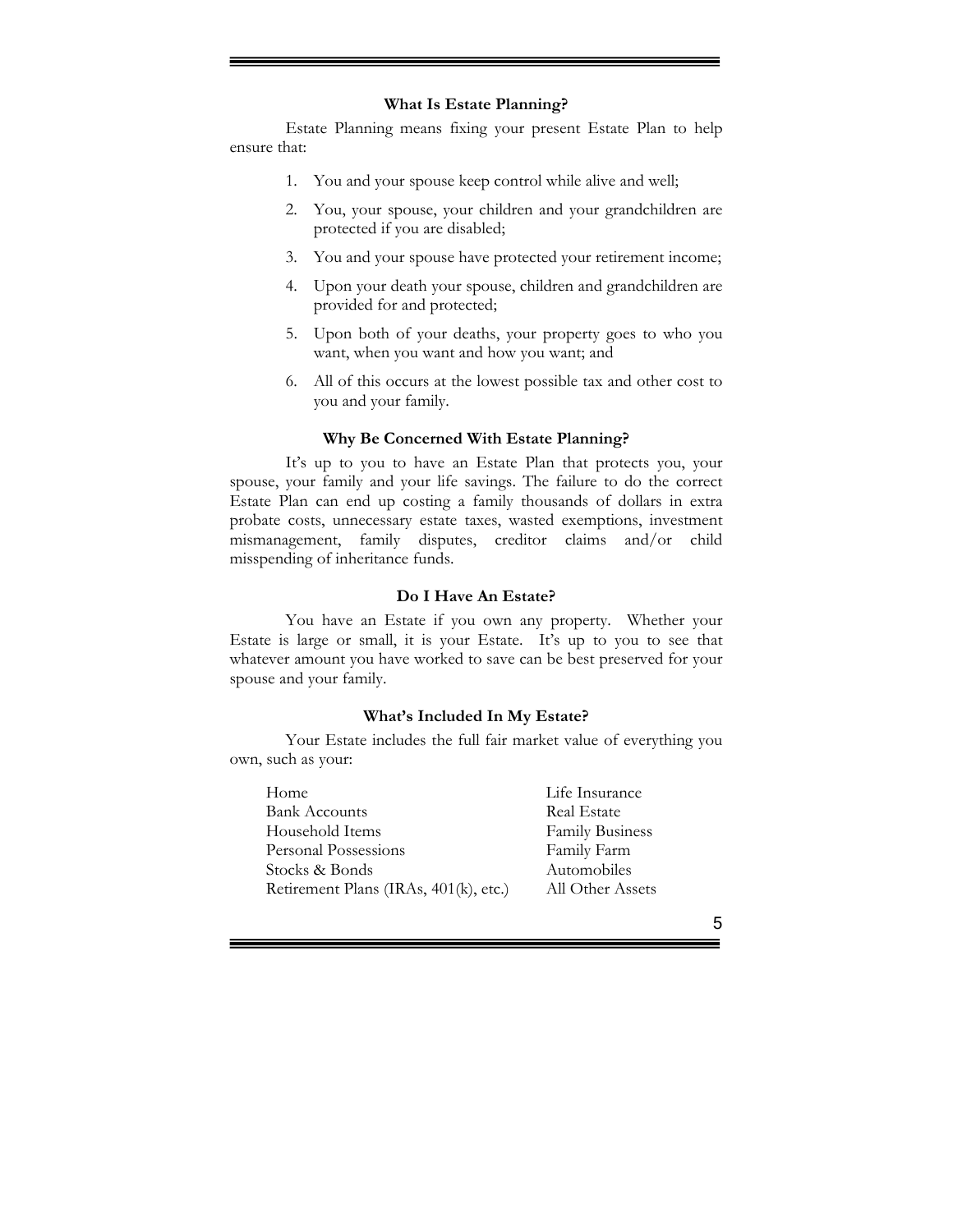# **When Are My Assets Distributed To**

# **My Spouse After My Death?**

If you have a Government Estate Plan or a Simple Will Estate Plan, your assets need to go through Death Probate before being distributed to your spouse. Interim distributions for living expenses can be allowed by the Court.

With a Living Trust Estate Plan, distributions can be made immediately after your death. In addition, typically your spouse is named as the trustee, so that control is maintained.

One of the objectives of Estate Planning is to help your surviving spouse protect your Estate so your resources are available for his or her continued lifetime support.

Unlike a Simple Will, a Living Trust also provides an opportunity to protect funds left to a spouse from the risk of uninsured or underinsured accident claims.



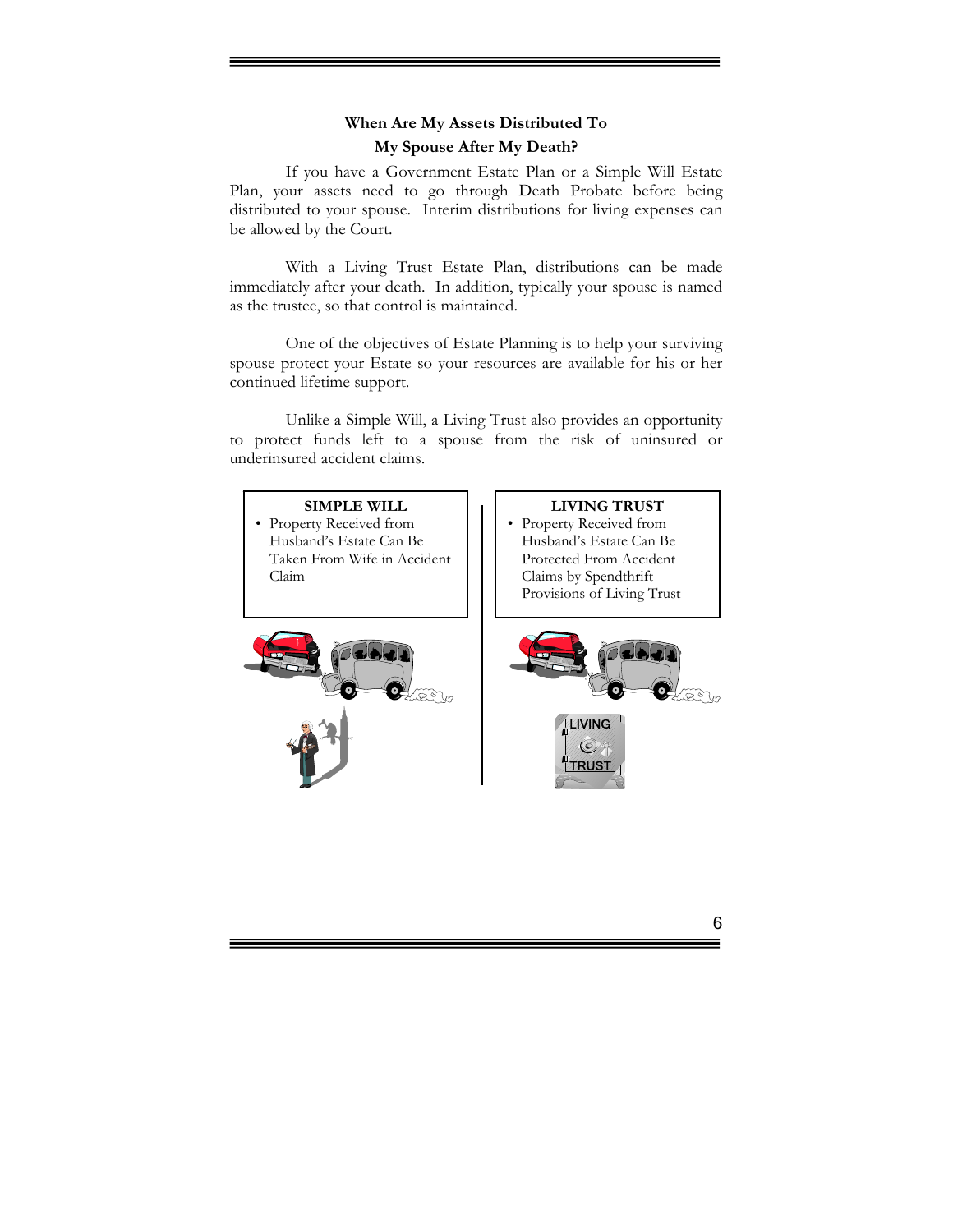# **When Are Our Assets Distributed To Our Children After My Death?**

If you have a Government Estate Plan or a Simple Will Estate Plan, then after both of your deaths, and after Death Probate is completed, your assets would be held by a Court-appointed conservator to be used for your minor children (typically until age 21). Children age 21 or older would receive their share, without restrictions, immediately after the Probate, whether or not they are financially responsible.

With a Living Trust, the person you appointed as Successor Trustee (typically a trusted family member or a financial institution) would hold and use your assets for your minor and young adult children to pay for living and education expenses. Final distributions are then typically paid out to them 1/3 at ages 25, 30 and 35 (or whichever ages you choose), when they are more financially responsible (with similar provisions for your grandchildren in case your child has passed away).

Most of my clients agree they don't want their Estates distributed right away in total to their young adult children. Their concern is not only loss or wasting of funds, but also the negative impact that too much money too soon can have on a child. The Simple Will offers no means to solve this. The Living Trust does.

#### **SIMPLE WILL**

- No Protection for Children or Grandchildren Inheritance
- Risk Loss Due to Misspending, Creditors, Marital Disputes, **Divorce**
- Less Appreciation for What They've Received

#### **LIVING TRUST**

- Children and Grandchildren Inheritance Protected
- Distributed Over Time
- Investments Professionally Managed
- Children and Grandchildren Learn to Appreciate What They've Received
- You've Left Instructions That Will Benefit Your Children and Grandchildren Long After You've Gone





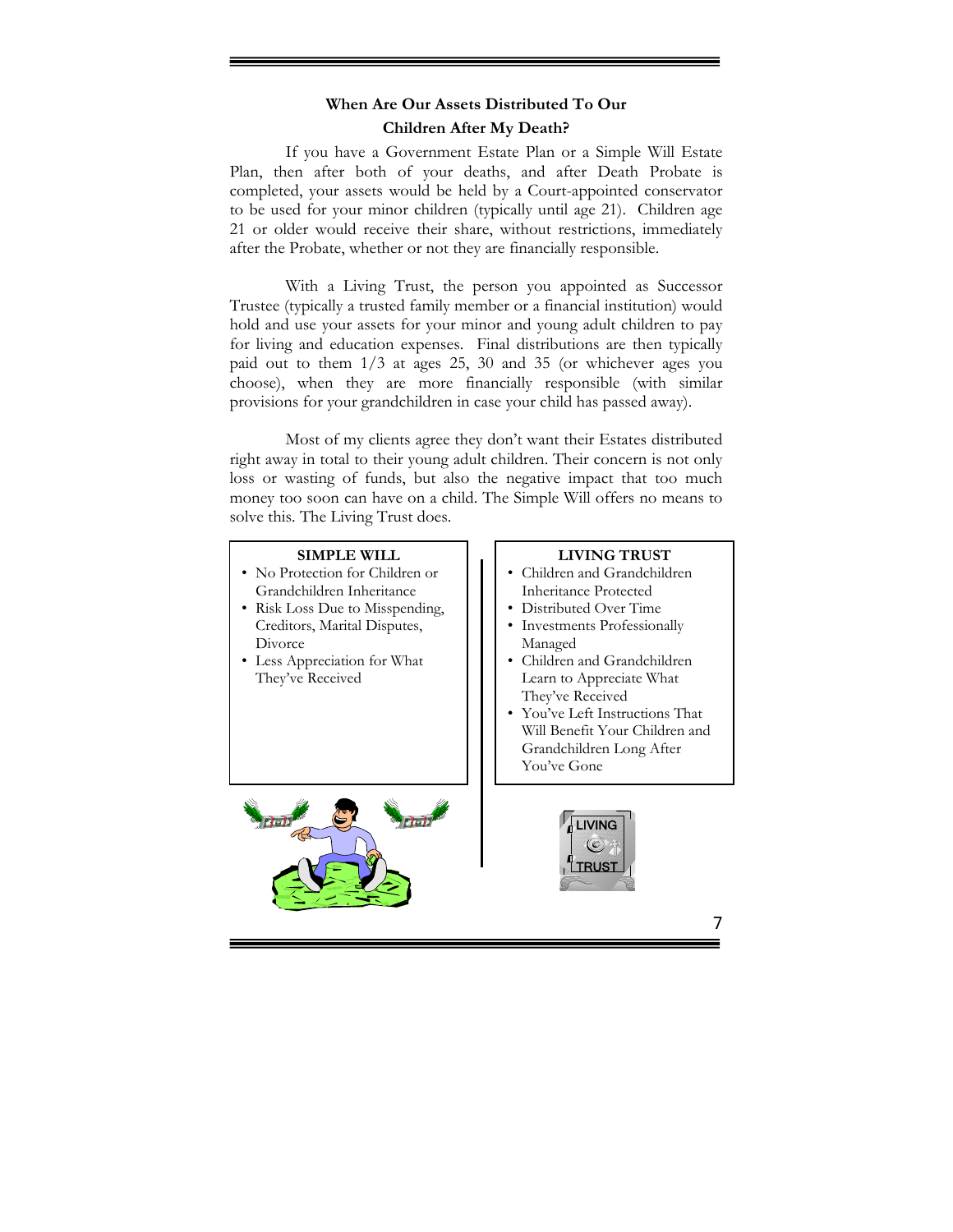## **What Is A Disability Probate?**

If you become disabled and you don't have Financial and Health Care Powers of Attorney, then your family goes to Probate Court, and the following happens.



- 1. The **Court picks** a person to act as your Conservator to handle your financial matters and a person to act as your Guardian to handle your medical matters.
- 2. The **Court supervises** this Disability Probate for as long as you are disabled.

There is a cost involved to set this up and then annually report back to the Court for as long as you are disabled.

This can be estimated as follows:

# **Cost Estimate**

| Average Legal Costs To        |          |
|-------------------------------|----------|
| Set Up                        | \$3,000  |
| Average Annual Costs          |          |
| (\$1,200/Year Estimate) 7,200 |          |
| 6 Year Illustration           | \$10,200 |



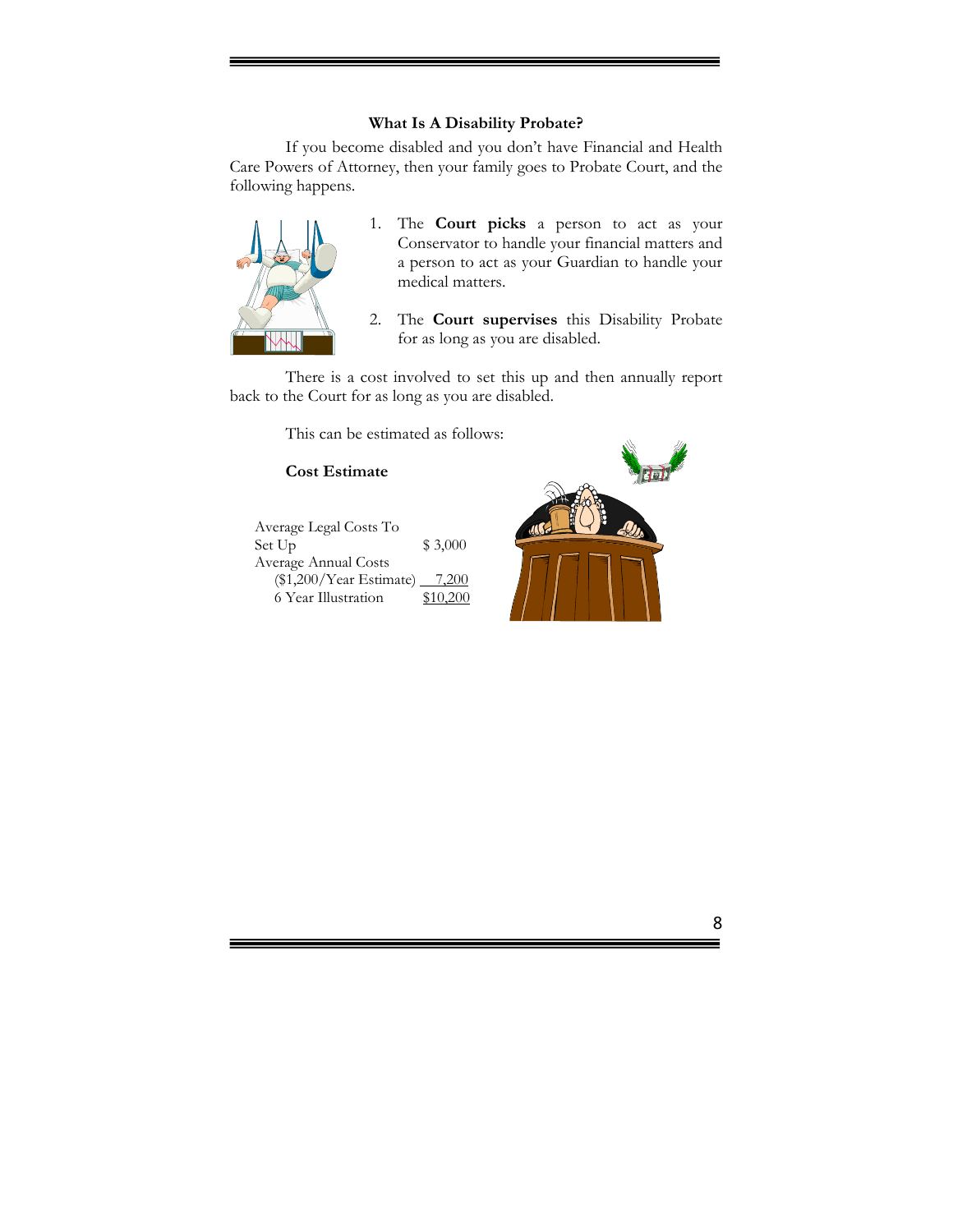## **What Is Death Probate?**

Death Probate is a public court process your family goes through upon your death of proving your Will, paying your creditors and distributing to your heirs the assets titled in your name at death. It typically takes 1-2 years.

The cost of going through this depends on the complexity of your Estate and the State in which you are a resident.

A national study found the average cost to be as follows:

| <b>Estate Size</b> | <b>Probate Cost</b> |
|--------------------|---------------------|
| \$                 | 5,000               |
| 100,000            | S                   |
| 200,000            | 9,900               |
| 300,000            | 14,700              |
| 400,000            | 19,600              |
| 500,000            | 22,500              |
| 600,000            | 26,880              |
| 700,000            | 31,220              |
| 800,000            | 35,520              |
| 900,000            | 39,780              |
| 1,000,000          | 44,000              |
| 1,500,000          | 65,250              |
| 2,000,000          | 86,000              |
| 3,000,000          | 126,000             |
| 4,000,000          | 164,000             |
| 5,000,000          | 200,000             |
|                    |                     |



SOURCE: National Underwriter Field Guide, based on actual government studies

9